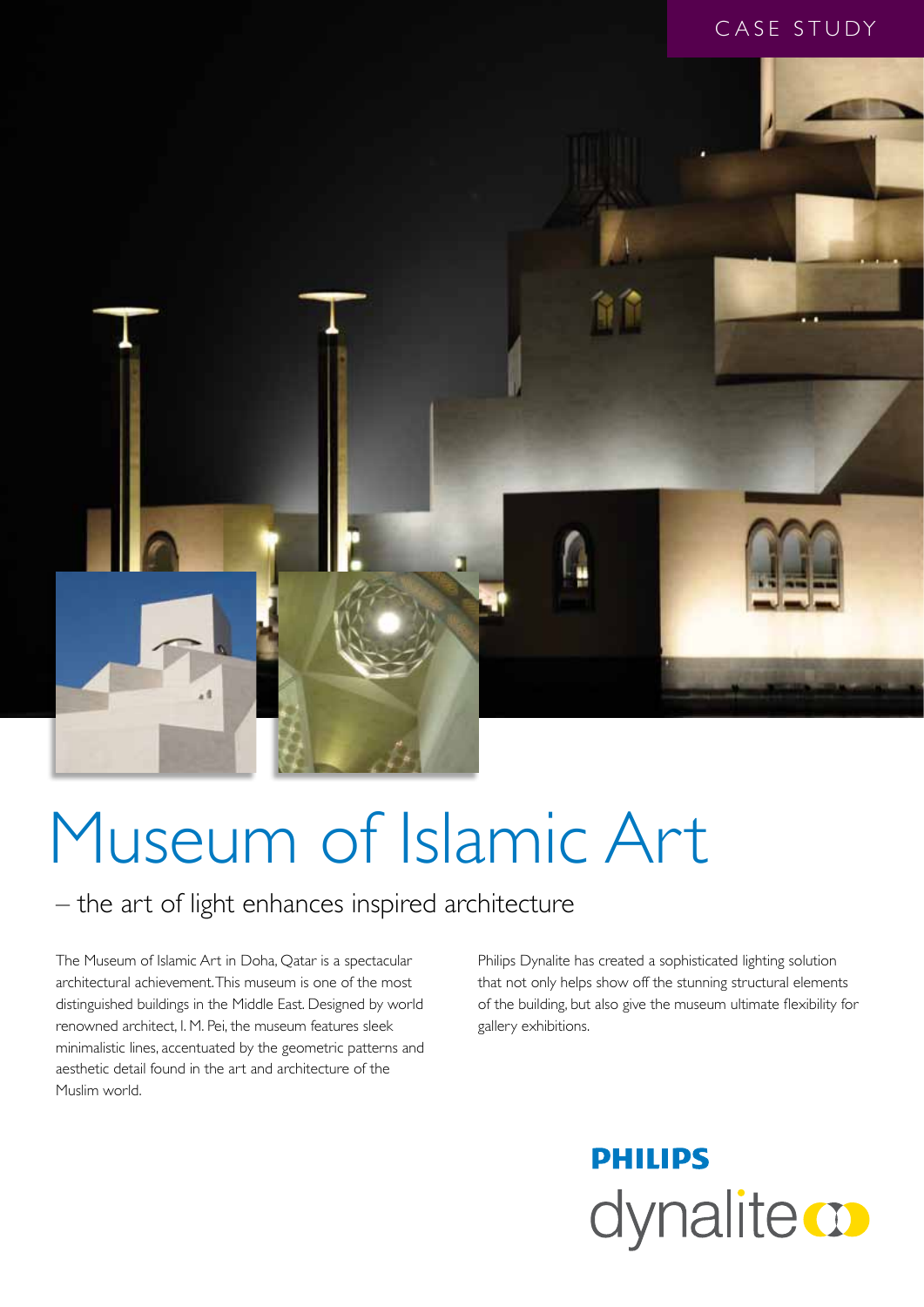

### Client requirements

#### Lighting features that adapt to any exhibition

Lighting configuration flexibility is paramount in museum/ gallery applications.

The Museum of Islamic Art is dedicated to being the foremost Museum of Islamic art in the world. Thus it is important that it is possible to move lighting features without time-consuming rewiring and control system reconfiguring.

Gallery staff must be able to customise lighting schemes to individual pieces of artwork or zones or reconfigure entire areas as exhibitions change.

### The Philips Dynalite solution

#### Innovation in track lighting control

Underpinning the gallery lighting scheme for this stunning building is an innovative state-of-the-art track-lighting control solution from Philips Dynalite, teamed up with Zumtobel.

Designed to optimise track-lighting installation, set-up and operation, the innovative system comprises a Philips Dynalite control card with in-built logic capabilities embedded into 1200 Zumtobel D60 track-lighting fixtures. Once networked, the control card/fixture combination has the ability to automatically identify track location and position to the supervisory control system the moment the fixture is positioned on the track, thereby providing installation and operational flexibility.

#### Remote configurations and control

The Philips Dynalite solution means lighting fixtures can simply be 'clicked' into any of the museum's lighting tracks and be online within seconds.

Operators are alerted to the installation or repositioning of lighting fixtures via a small icon on their desktop PC or on the portable tablet PC on the museum floor. Once online, these fixtures can be configured, controlled and manoeuvred remotely, to suit the artwork on show without any prior set-up. The system is extremely simple to use.

#### Streamlined WiFi functionality

Lighting control is further streamlined by the systems WiFi functionality. This allows museum staff the mobility and convenience of using a hand-held tablet PC. This means they can experience a viewer's perspective and are able to configure accordingly. Museum staff can walk around the museum, identify individual light fittings and make an adjustment on the spot.

Using wireless connectivity and a hand-held tablet PC, museum staff can get up close to the art work alongside viewers to experience and configure the lighting scheme. **99 "**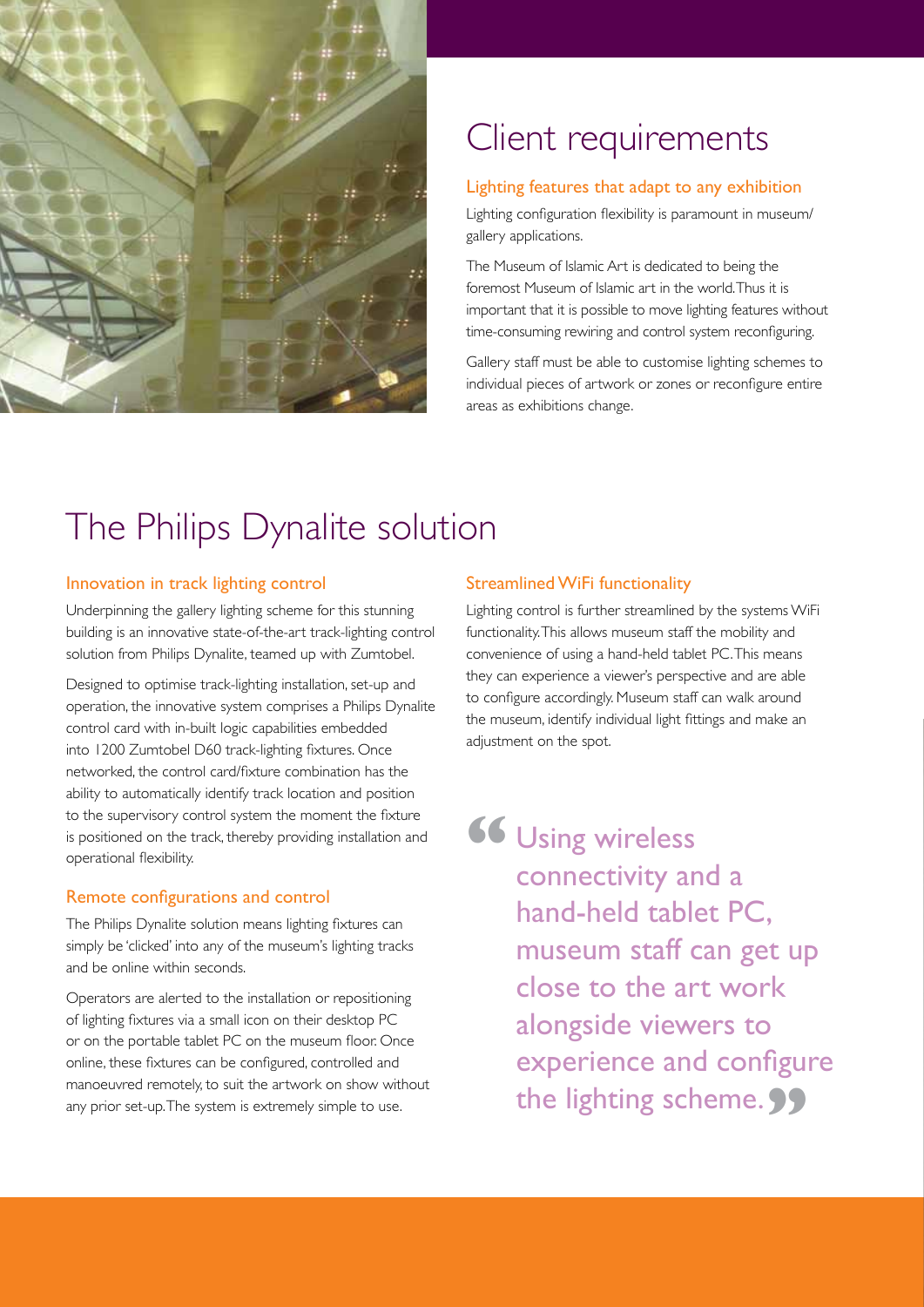### Products and technology used

#### Creating powerful functionality

Each of the 1200 Zumtobel D60 track-lighting fixtures incorporate six stepper motors and three dimmable incandescent luminaires, which are controlled via the customised Philips Dynalite control cards in conjunction with leading– and trailing-edge dimming controllers. In addition, Philips Dynalite DMX512 transmitter interfaces and 1-10V ballast controllers integrate control of decorative fibre-optic and cold-cathode lighting.

### Key client benefits

The Philips Dynalite solution delivers a state-of-the-art, flexible lighting control system that works to enhance the priceless exhibitions of Islamic artwork with a world-class architectural design.

The system has been designed to allow staff to configure lighting for exhibitions with speed and skill, maximising the museum visitor experience.

#### Linked and software managed

All components are linked via Philips Dynalite's sophisticated peer-to-peer communications serial bus network, DyNet. The lighting control system is configured and managed using Philips Dynalite's DLight III MapView (EnvisionProject) site management software, via a control room PC or remotely via a hand-held tablet PC.